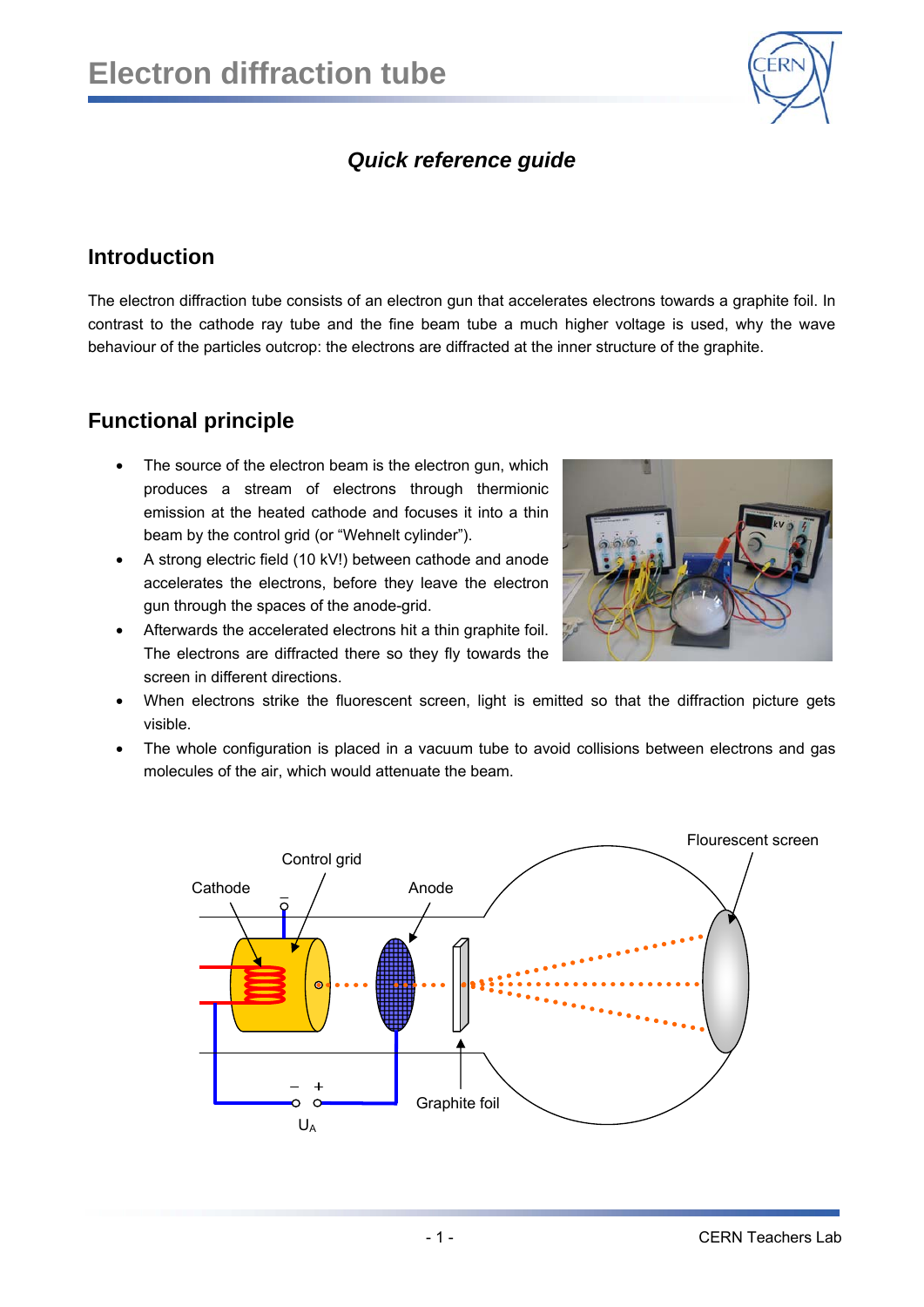# **Safety precautions**

- Don't touch fine beam tube and cables during operation, high voltages of 10 kV are used in this experiment!
- Do not exert mechanical force on the tube, danger of implosions!
- The bright spot just in the center of the screen can damage the fluorescent layer of the tube. To avoid this reduce the light intensity after each reading as soon as possible.

## **Experimental procedure**

- 1. Set the voltage of G1 to -50 V using the second knob on the dc power supply (or whatever value the beam is bright enough).
- 2. Set the voltage of G4 to about 0 V using the third knob on the dc power supply (or whatever value that make the beam is sharp enough).
- 3. Slowly increase the high voltage supply until the ring structure appears on the fluorescent layer on the electron diffraction tube. The visibility of high order rings depends on the light intensity in the laboratory and the contrast of the ring system which can be influenced by the voltages applied to G1 and G4. Rings should appear when the voltage is about 4 kV.

Electrons behaving like particles would not case a diffraction picture when passing matter like the graphite foil. Since a diffraction picture gets visible, there is diffraction – electrons behave like waves.

After Einstein introduced the duality of wave and particle behaviour of light first in 1905, deBroglie proposed 1924 that not only light has both wave and particle behaviour: matter, so far seen as consisting of particles, should behave like waves as well, which can be verified with this experiment in the electron diffraction tube

4. Measure the radii  $r_1$  and  $r_2$  of the first and the second ring using the vernier callipers for the acceleration voltages  $U = 5$  kV and  $U = 10$  kV!







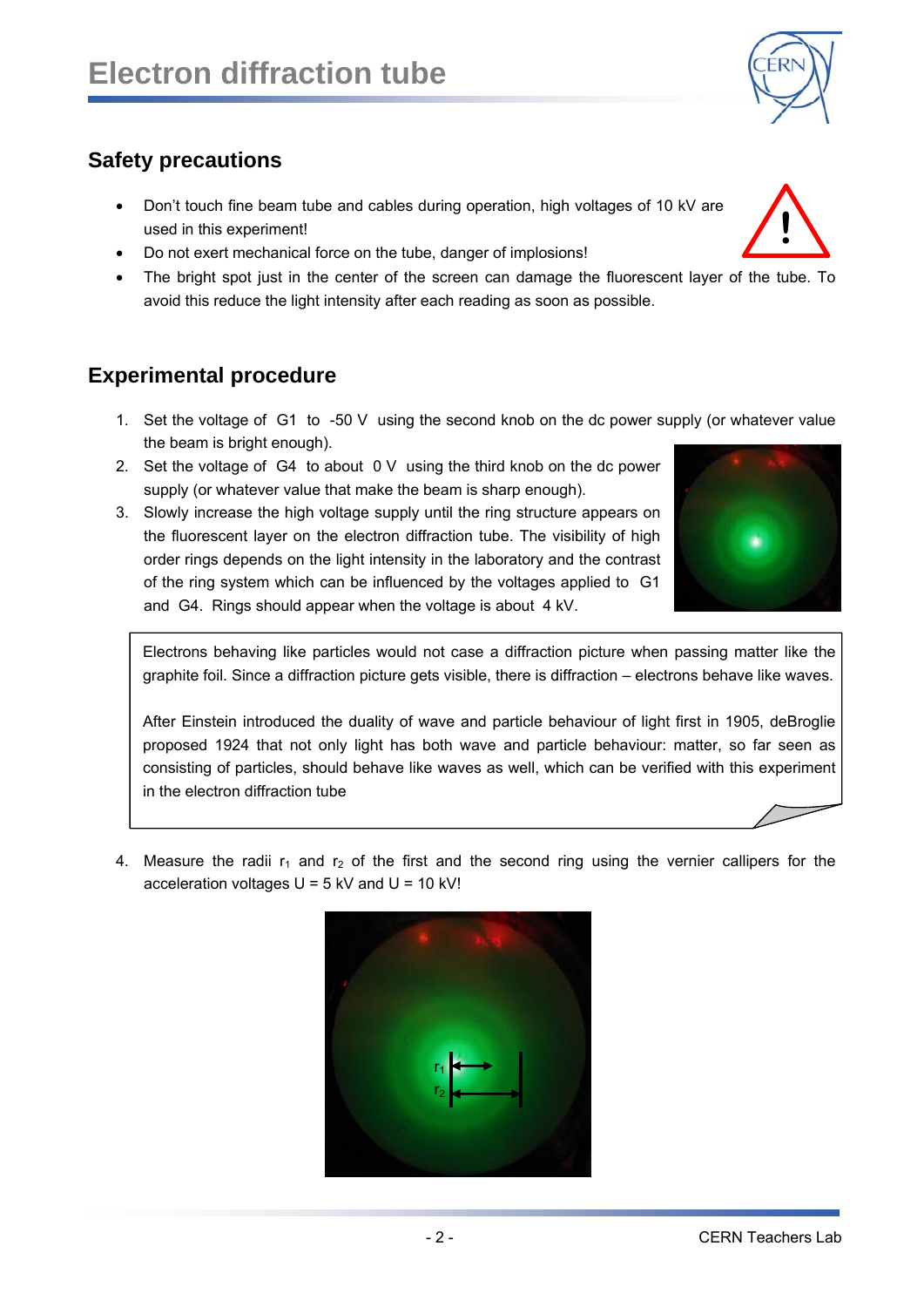# **Electron diffraction tube**



5. Use the following tables to find the wavelengths  $\lambda$  corresponding to the radii  $r_1$  and  $r_2$ ! (the electrons experience Bragg-reflection at the planes of the carbon atom, the first and the second ring originate from planes with the distances  $d_1$ =213 pm and  $d_2$ =123)



| $r_1$ [mm]     | $\lambda$ [pm] | $r_2$ [mm] | $\lambda$ [pm] |
|----------------|----------------|------------|----------------|
| 5              | 8,4            | 10         | 9,7            |
| 6              | 10,1           | 11         | 10,7           |
| $\overline{7}$ | 11,8           | 12         | 11,7           |
| 8              | 13,5           | 13         | 12,7           |
| 9              | 15,1           | 14         | 13,7           |
| 10             | 16,8           | 15         | 14,7           |
| 11             | 18,5           | 16         | 15,7           |
| 12             | 20,2           | 17         | 16,7           |
| 13             | 21,9           | 18         | 17,7           |
| 14             | 23,7           | 19         | 18,7           |
| 15             | 25,4           | 20         | 19,7           |

| $r_2$ [mm] | $\lambda$ [pm] |  |
|------------|----------------|--|
| 10         | 9,7            |  |
| 11         | 10,7           |  |
| 12         | 11,7           |  |
| 13         | 12,7           |  |
| 14         | 13,7           |  |
| 15         | 14,7           |  |
| 16         | 15,7           |  |
| 17         | 16,7           |  |
| 18         | 17,7           |  |
| 19         | 18,7           |  |
| 20         | 19,7           |  |

6. Compare the wavelength from (5.) to the deBroglie-Wavelength  $\lambda = h'_{\rho}$  of the Electrons, which can be calculated by  $e \cdot m \cdot U$ *h p*  $\lambda = \frac{h}{p} = \frac{h}{\sqrt{2 \cdot e \cdot m \cdot U}}$  of the acceleration high voltage U or taken out from the

following table:

| U [kV] | $\lambda$ [pm]    |  |
|--------|-------------------|--|
| 4      | 19,4              |  |
| 5      | $\overline{17,3}$ |  |
| 6      | 15,8              |  |
| 7      | 14,7              |  |
| 8      | 13,7              |  |
| 9      | 12,9              |  |
| 10     | 12,3              |  |
| 11     | 11,7              |  |

If the measured values from (5.) and the theoretical values of (6.) are almost the same, deBroglie equation  $\lambda = h /_{p}$  (and wave behaviour of electrons) is evidenced!